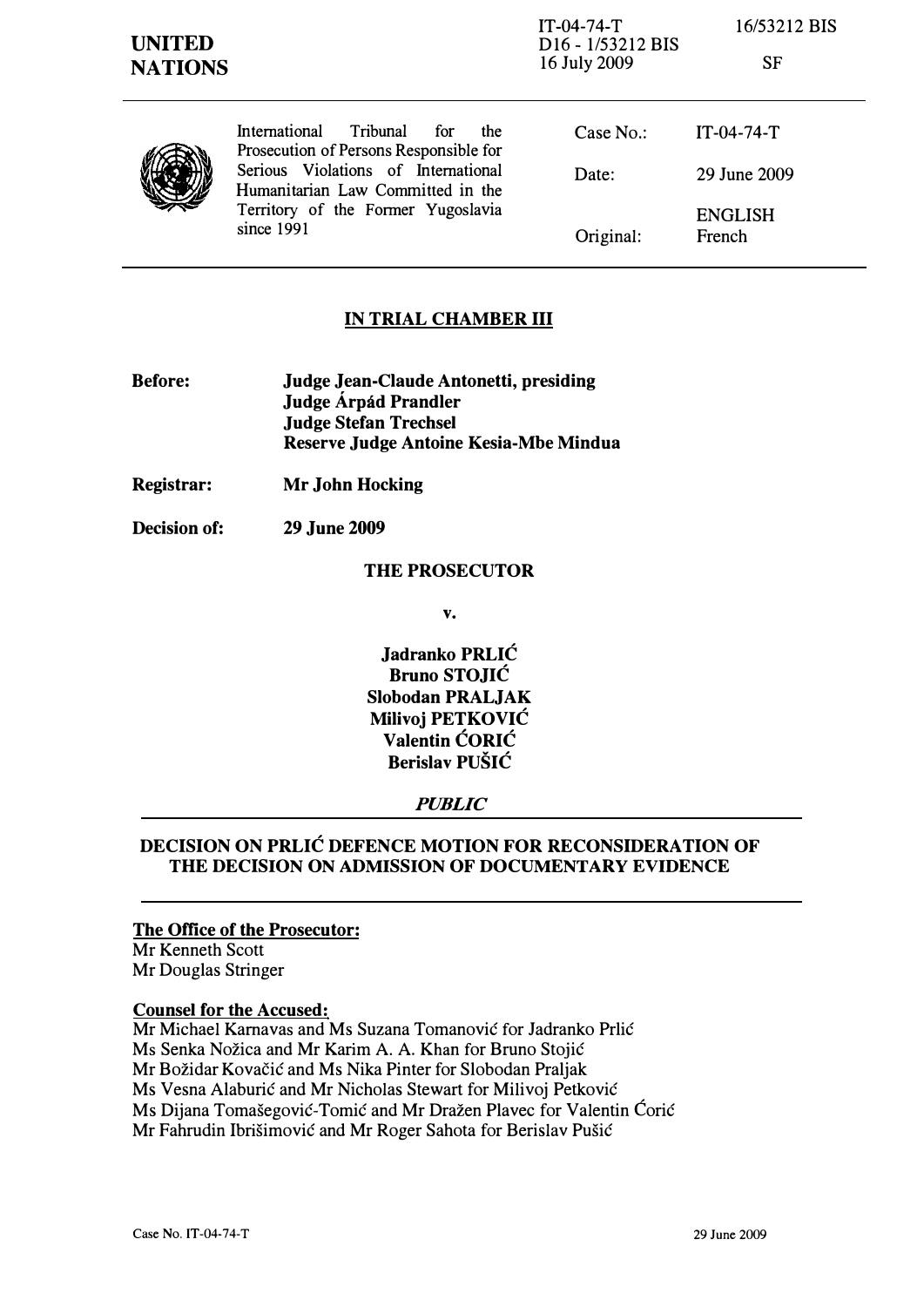#### I. INTRODUCTION

1. Trial Chamber III ("Chamber") of the International Tribunal for the Prosecution of Persons Responsible for Serious Violations of International Humanitarian Law Committed in the Territory of the Former Yugoslavia since 1991 ("Tribunal"), is seized of "Jadranko Prlić's Motion for Reconsideration of the Decision on Prlić Defence Motion for Admission of Documentary Evidence", filed confidentially by Counsel for the Accused Prlic ("Prlic Defence") on 8 May 2009 ("Motion"), to which eleven confidential Annexes are attached.

### II. PROCEDURAL BACKGROUND

2. On 6 March 2009, the Chamber rendered the "Decision on Prlic Defence Motion for Admission of Documentary Evidence" ("Decision of 6 March 2009") in which the Chamber rejected some of the 1135 documents requested for admission by the Prlic Defence on the grounds that (1) the source of some exhibits offered for admission was not disclosed to the Chamber or to the other parties, thereby making it impossible to assess their reliability and authenticity;<sup>1</sup> (2) some proposed exhibits without headings, stamps or signatures do not contain sufficient indicia of reliability and authenticity;<sup>2</sup> (3) some proposed exhibits relate to municipalities outside the scope of the Amended Indictment of 11 June 2008 ("Indictment") and the Prlic Defence had not provided explanations on their relevance;<sup>3</sup> and finally (4) some proposed exhibits were videos for which the Prlic Defence only provided transcriptions, which do not allow the Chamber to verify their accuracy.4 The Prlic Defence asks the Chamber to reconsider this decision as it relates to the exhibits it refused to admit ("Exhibit(s)").

3. On 19 May 2009, the Office of the Prosecutor ("Prosecution") confidentially filed the "Prosecution Response to Jadranko Prlić's Motion for Reconsideration of

Decision of 6 March 2009, paras 20 to 26 and the Annex.

 $2$  Decision of 6 March 2009, para. 28 and the Annex.

<sup>&</sup>lt;sup>3</sup> Decision of 6 March 2009, para. 29 and the Annex.

<sup>4</sup>Decision of 6 March 2009, paras 30 and 31 and the Annex.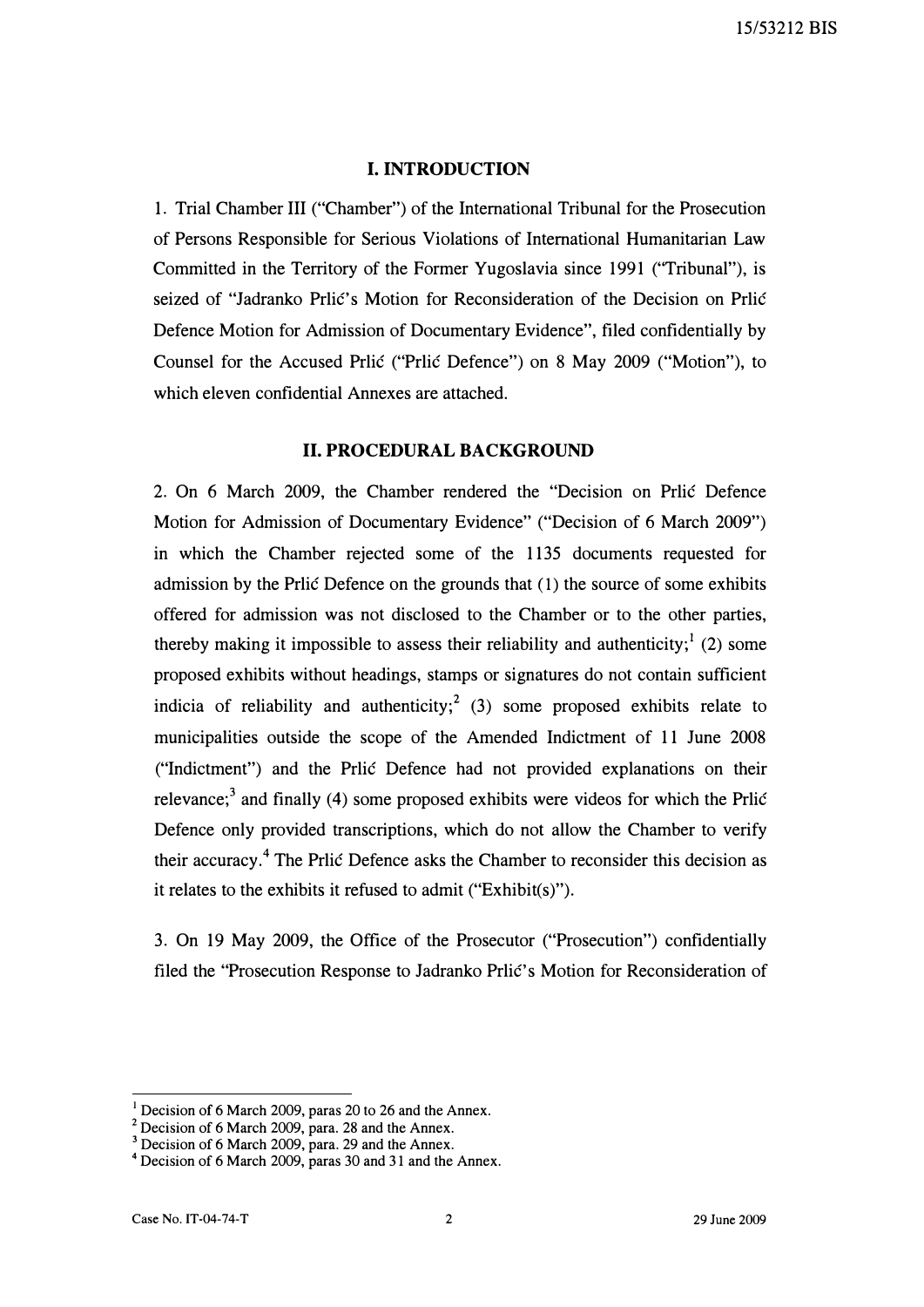the Decision on Prilic Defence Motion for Admission of Documentary Evidence". However, it withdrew it during the hearing of 20 May 2009.<sup>5</sup>

4. On 22 May 2009, the Prosecution confidentially filed the "Prosecution Response to Jadranko Prlić's Motion for Reconsideration of the Decision on Prlić Defence Motion for Admission of Documentary Evidence" ("Response").

5. During the hearing of 8 June 2009, the Chamber requested that the Price Defence explain why the witnesses who testified in open session without any protective measures had, according to the Pric Defence, refused to have it revealed that the fact that they provided certain documents to the Price Defence which were the subject of the Decision of 6 March 2009, would now accept that their connection with the documents in question, and thus their identities, be revealed.<sup>6</sup>

6. On 10 June 2009, the Prlić Defence confidentially filed "Jadranko Prlić's Supplemental Submission to his 8 May 2009 Motion for Reconsideration Pursuant to the Trial Chamber's Oral Instructions of 8 June 2009", in which it explains in part the reasons why the identity of its sources could not and may not be revealed without the consent of the said sources ("Submission of 10 June 2009"). However, the Pric Defence does not respond to the specific question asked by the Chamber.

7. On 12 June 2009, the Prosecution confidentially filed the "Prosecution Response to Pric's Supplemental Submissions to his 8 May Motion for Reconsideration Pursuant to the Trial Chamber Oral Instruction of 8 June 2009" ("Response to the Submission of 10 June 2009").

<sup>&</sup>lt;sup>5</sup> Hearing of 20 May 2009, Transcript in French ("T(F)"), pp. 40396 and 40397.

 $6$  Hearing of 8 June 2009, T(F) pp. 41289-41290 (private session).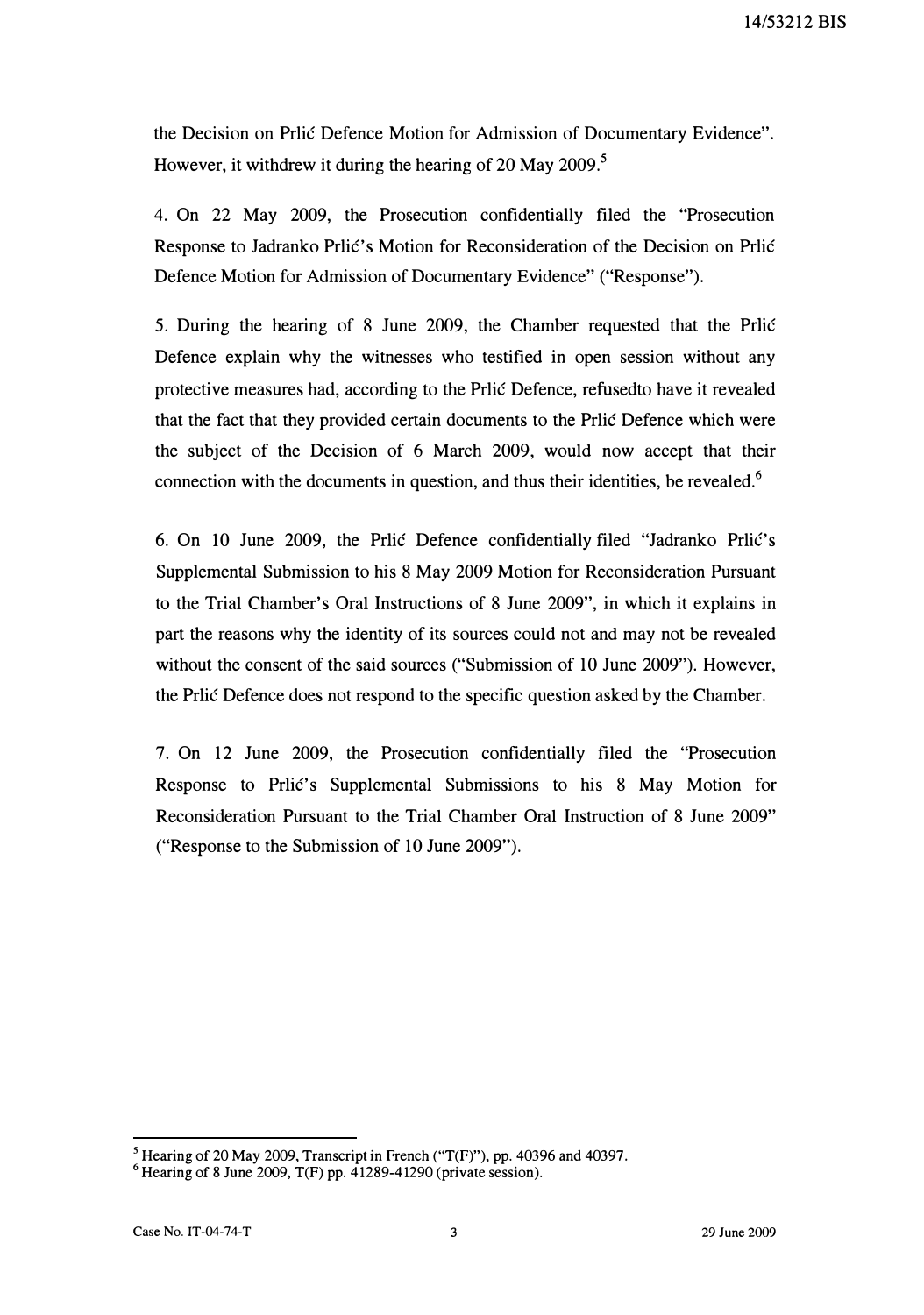### III. ARGUMENTS OF THE PARTIES

8. In support of the Motion, and concerning the Exhibits that were rejected for a lack of explanation as to their relevance to the Indictment, the Prlić Defence submits that in addition to indicating the relevant paragraphs of the Indictment, the Chamber imposes a new rule on it by requring that it also explain how the Exhibits relate to the Indictment.<sup>7</sup> Nevertheless, regarding this issue, the Prlic Defence supplements the arguments that it had submitted in its written submissions on the Decision of 6 March 2009,<sup>8</sup> in Annex II attached to the Motion.

9. With regards to the Exhibits that were rejected for their lack of sufficient indicia of reliability, the Prlic Defence takes issue with the Chamber's request that it provide definite proof of the reliability of the Exhibits when it had at least shown sufficient indicia of reliability.<sup>9</sup> However, in Annexes I and V attached to the Motion, it supplements its arguments on this issue with as previously submitted in its written submissions on the Decision of 6 March 2009.

10. With regards to the Exhibits whose source was not disclosed to the Chamber or the other parties, the Pric Defence distinguishes three different categories. On the one hand the Priic Defence recognises having involuntarily failed to indicate the source of some Exhibits and rectifies this omission in Annex I attached to the Motion.<sup>10</sup> On the other hand, the Prlic Defence maintains its position that the identity of some of the sources that provided certain Exhibits must be kept secret from both the Chamber and the other parties. The Prlić Defence maintains that it pledged to respect the anonymity of the persons or entities that provided it with the Exhibits in question and that under these conditions, Rule 70 of the Rules of Procedure and Evidence ("Rules") should apply in this case.<sup>11</sup> The Priic Defence adds that the Chamber was short-sighted when it implied that the Prlic Defence had not respected the provisions of Rule 75 of the Rules when requesting that

 $<sup>7</sup>$  Motion, paras 1 to 5.</sup>

<sup>8 &</sup>quot;Jadranko Prlić's Public Revised Version of the Motion for the Admission of Documentary Evidence", 28 January 2009 ("Initial Motion") and "Jadranko Prlić's Request for Leave to Reply and Reply to Prosecution Response to Jadranko Prlic's (1) Motion for Admission of Documentary Evidence and (2) Motion for Protective Measures of Certain Documents and Additional Classification of Certain Subjects Included in the Motion for Admission of Documentary Evidence", 28 January 2009. <sup>9</sup> Motion, paras 6 and 7.

 $10$  Motion, para. 8.

<sup>&</sup>lt;sup>11</sup> Motion, para. 10; Submission of 10 June 2009.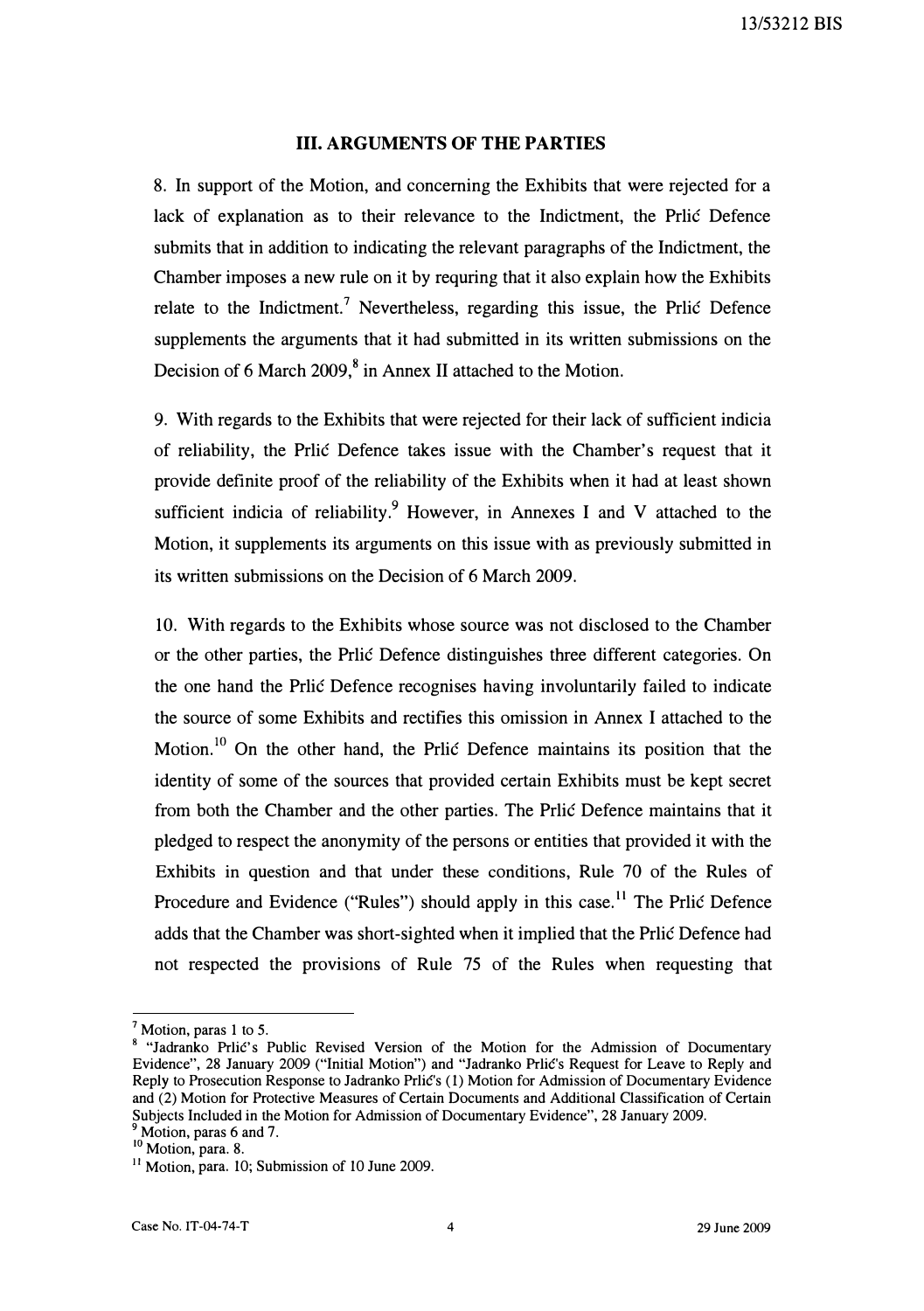protective measures be granted for these sources when, according to the Prlic Defence, it had clearly explained the inherent risk of revealing the identity of these sources.<sup>12</sup> The Prlic Defence further notes that many Prosecution documents were admitted even though the Prosecution had merely indicated that they originated from the "authorities of Bosnia and Herzegovina" without any additional precision, and submits that there is no difference between admitting these documents and admitting those whose source must remain confidential.<sup>13</sup> Finally, the Prlic Defence states that it has been able to persuade several sources to permit their identity to be disclosed or has been able to persuade several persons to verify the source of the documents on the basis of their official knowledge of their origin<sup>14</sup> and provides the statements of these persons in Annex IX attached to the Motion.

11. Finally, the Prlic Defence submits a few more specific arguments in Annex I attached to the Motion. With regards to Exhibit ID 01220, the Chamber, according to the Prlic Defence, erred in finding that the original and the translation did not correspond. The Prlic Defence submits that, even if another translation exists, the text of the Exhibit in question here has been translated in full and that this translation was provided by CLSS.

12. With regards to Exhibits ID 01367, ID 01435 and ID 02313, the Prlic Defence submits that the Chamber erred in rejecting these Exhibits on the ground that their source was not disclosed. It submits that the Initial Motion indicated that the source of Exhibits ID 01367 and ID 01435 was the Archives of the RBiH, and that the source of Exhibit ID 02313 was the Croatian Military Archives.

13. With regards to Exhibit ID 01423, the Prlic Defence submits that the Chamber erred in rejecting it on the ground that it did not present, in the absence of a date, sufficient indicia of reliability. It submits that the Exhibit should be admitted and that the issue of its reliability must be considered in tandem with an assessment of its probative value.

14. With regards to Exhibit ID 02843, the Prlic Defence submits that contrary to what the Chamber considered, the source of this document, namely the Prlic

<sup>&</sup>lt;sup>12</sup> Motion, para. 12.

 $13$  Motion, para. 13.

<sup>&</sup>lt;sup>14</sup> Motion, para. 14.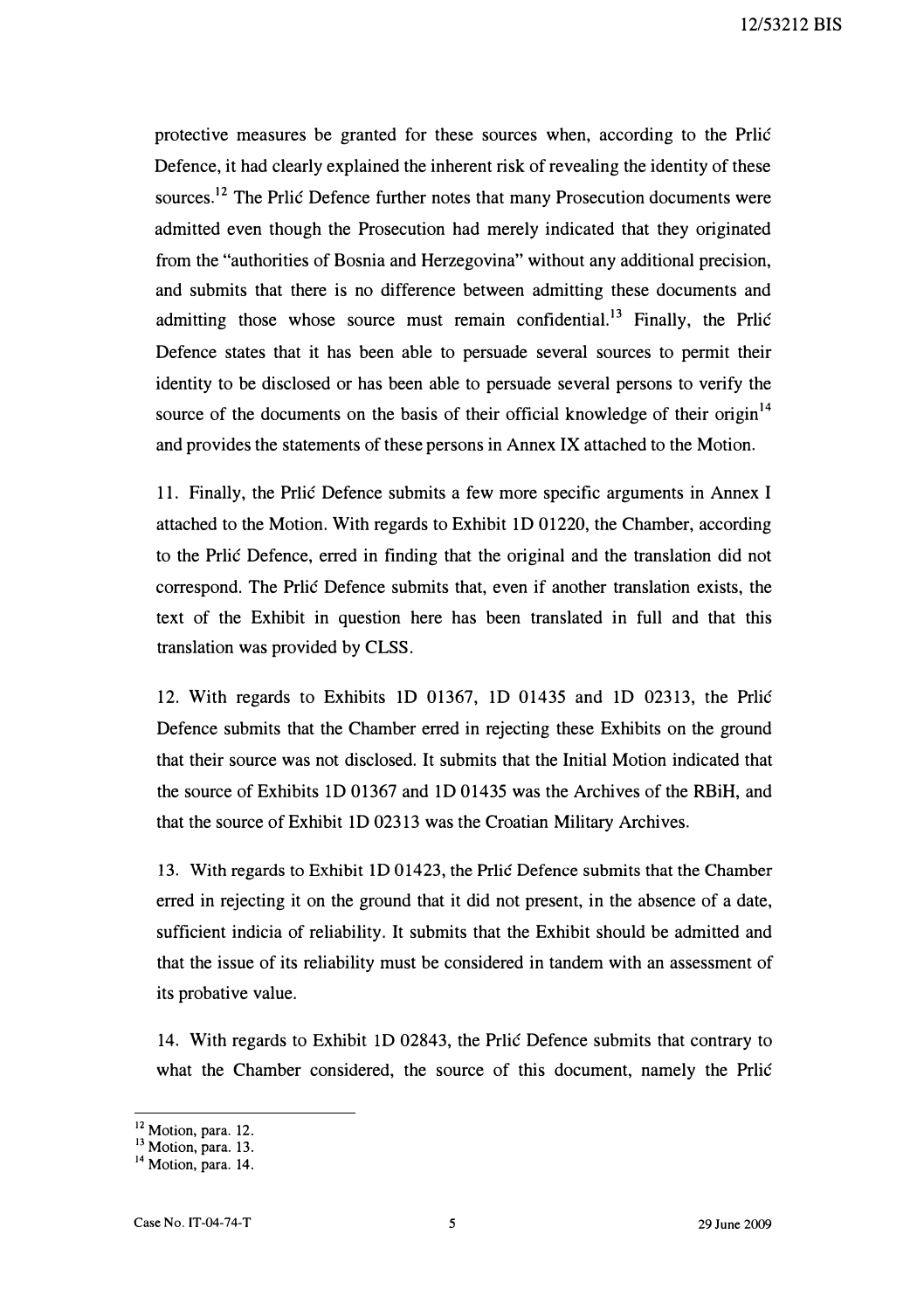11153212 BIS

Defence itself, was mentioned in the Initial Motion and explains how this document was drawn up.

15. With regards to Exhibit 1D 02304, the Prlic Defence explains that it is unable to provide the original supporting material of the document, as the audio recordings of the presidential meetings of the RBiH do not exist, just like those of presidential transcripts already admitted by the Chamber.

16. With regards to Exhibit 1D 02347, the Prlic Defence argues that the Chamber was mistaken as to the technical medium of the document, which is not a television recording but an audio recording of a radio programme, and provides in Annex IX-I a statement from Mijo Kelava, a journalist with Radio Herceg-Bosna in 1993, attesting to the authenticity of the re-transcription.

17. With regards to Exhibits 1D 02233 and 1D 02359, the Prlic Defence notes firstly that these documents are press articles and not videos as was indicated in the Decision of 6 March 2009. It argues subsequently that the fact that the Exhibits do not bear a date should not be an obstacle to their admission, but that the issue of their reliability should be examined when their probative value is being assessed.

18. With regards to Exhibits 1D 02457, 1D 02070, 1D 02071, 1D 02072, 1D 02078, 1D 02228, 1D 02229, 1D 02230, 1D 02488, 1D 02489, 1D 02490, 1D 02491, 1D 02492, 1D 02493, 1D 02494, 1D 02495, 1D 02497, 1D 02498, 1D 02499, 1D 02500, 1D 02501, 1D 02502, 1D 02504, 1D 02505, 1D 02506, 1D 02507, 1D 02508, 1D 02511, 1D 02512, 1D 02514 and 1D 02515, which are videos, the Prlic Defence objects to the fact that the Chamber rejected these Exhibits on the grounds that they did not have a source or a date, and points out that the Chamber had already admitted videos that did not have a date or a source, notably by the Decision on the Prosecution Motion for Admission of Documentary Evidence (two motions: HVO and Herceg-Bosna) of 11 December 2007.

19. Finally, with regards to Exhibits ID 00912, P 08411, lD 00187, lD 00055, lD 00056, ID 00059, lD 00067, ID00177, ID 00178 and lD 00179, the Prlic Defence corrected the technical errors it had committed and requests that the Chamber reconsider the Exhibits in light of these corrections.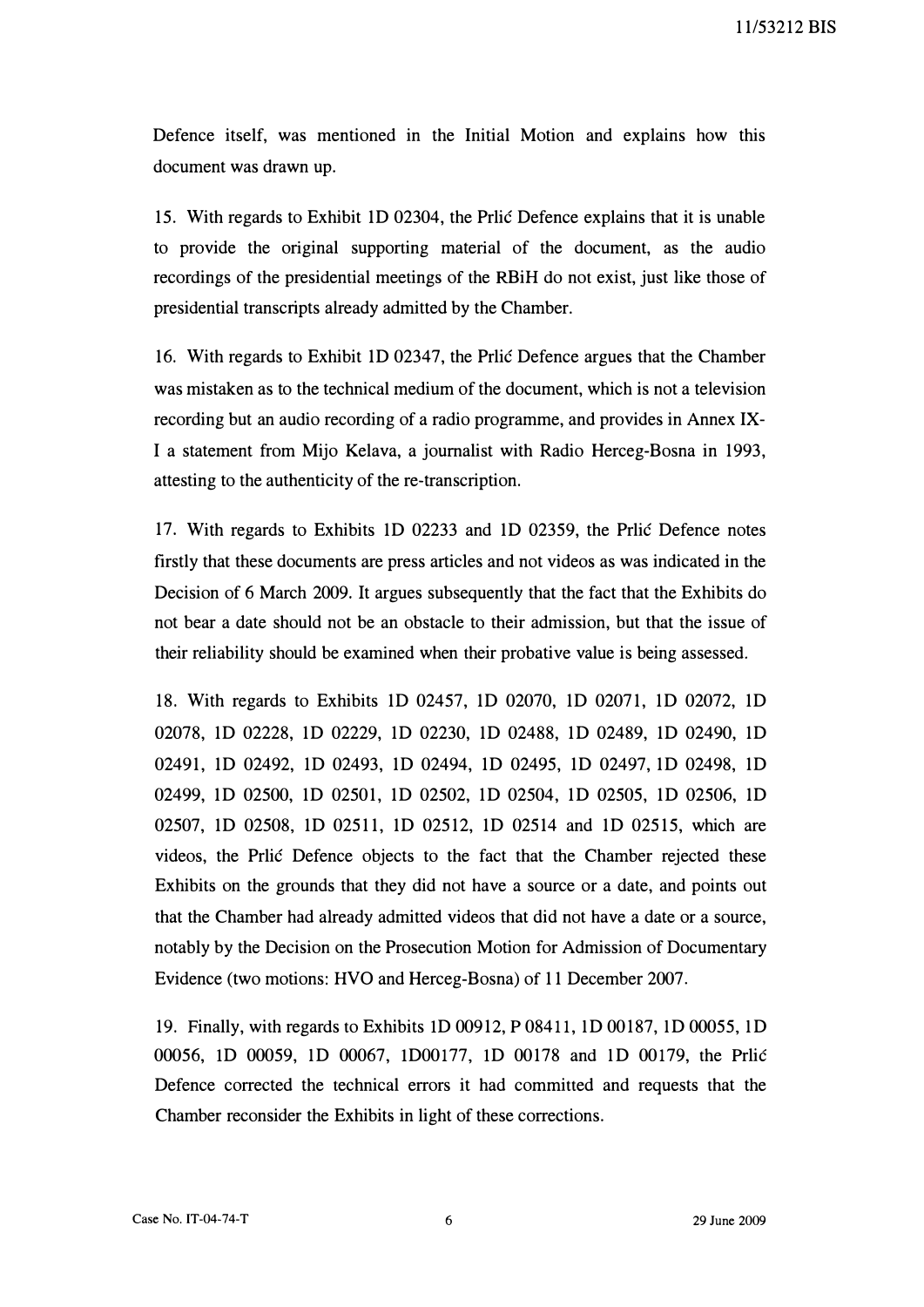20. In its Response, the Prosecution submits that by failing to explain how the Exhibits relate to the Indictment, the Prlic Defence simply failed to respect Guideline 9 (a)  $(vi)^{15}$  and did not indicate the reasons why it considers the document in question important for the determination of the case. The Prosecution notes that in this respect, the Prlic Defence is attempting to elevate form over substance.<sup>16</sup>

21. The Prosecution further submits that the Chamber has always systematically applied the criteria for the admissibility of evidence that it had set out and that the Chamber cannot bend its criteria for the admissibility of evidence at this stage of the trial and be satisfied with a mere presumption of reliability as the Prlic Defence submits.<sup>17</sup>

22. With regards to the anonymity of the sources of some Exhibits, the Prosecution notes that the Prlic Defence simply reiterates the arguments that it had submitted in its written submissions regarding the Decision of 6 March 2009 and repeats its own arguments.<sup>18</sup> It also notes that the Defence is seeking to equate an anonymous source with the "authorities of Bosnia and Herzegovina" and recalls that the Tribunal's case-law accepts the admission of documents originating from national archives or produced by a State.<sup>19</sup>

23. The Prosecution notes moreover that amongst the 17 sources whose identity has now been revealed by the Prlic Defence, five are in fact defence witnesses who testified in open court for the Prlic Defence and that the Prlic Defence did not provide any explanation as to why these Exhibits were not tendered into evidence while these witnesses testified or why the identity of these witnesses should not be revealed to the Chamber and to the other parties. The Prosecution considers that this lack of transparency casts doubt on these Exhibits. $20$ 

<sup>&</sup>lt;sup>15</sup> "Decision Adopting Guidelines for the Presentation of Defence Evidence", 24 April 2008.

<sup>&</sup>lt;sup>16</sup> Response, para. 3.

<sup>&</sup>lt;sup>17</sup> Response, para. 4.

<sup>&</sup>lt;sup>18</sup> Response, para. 5.

<sup>&</sup>lt;sup>19</sup> Response, para. 6.

<sup>&</sup>lt;sup>20</sup> Response, para. 7.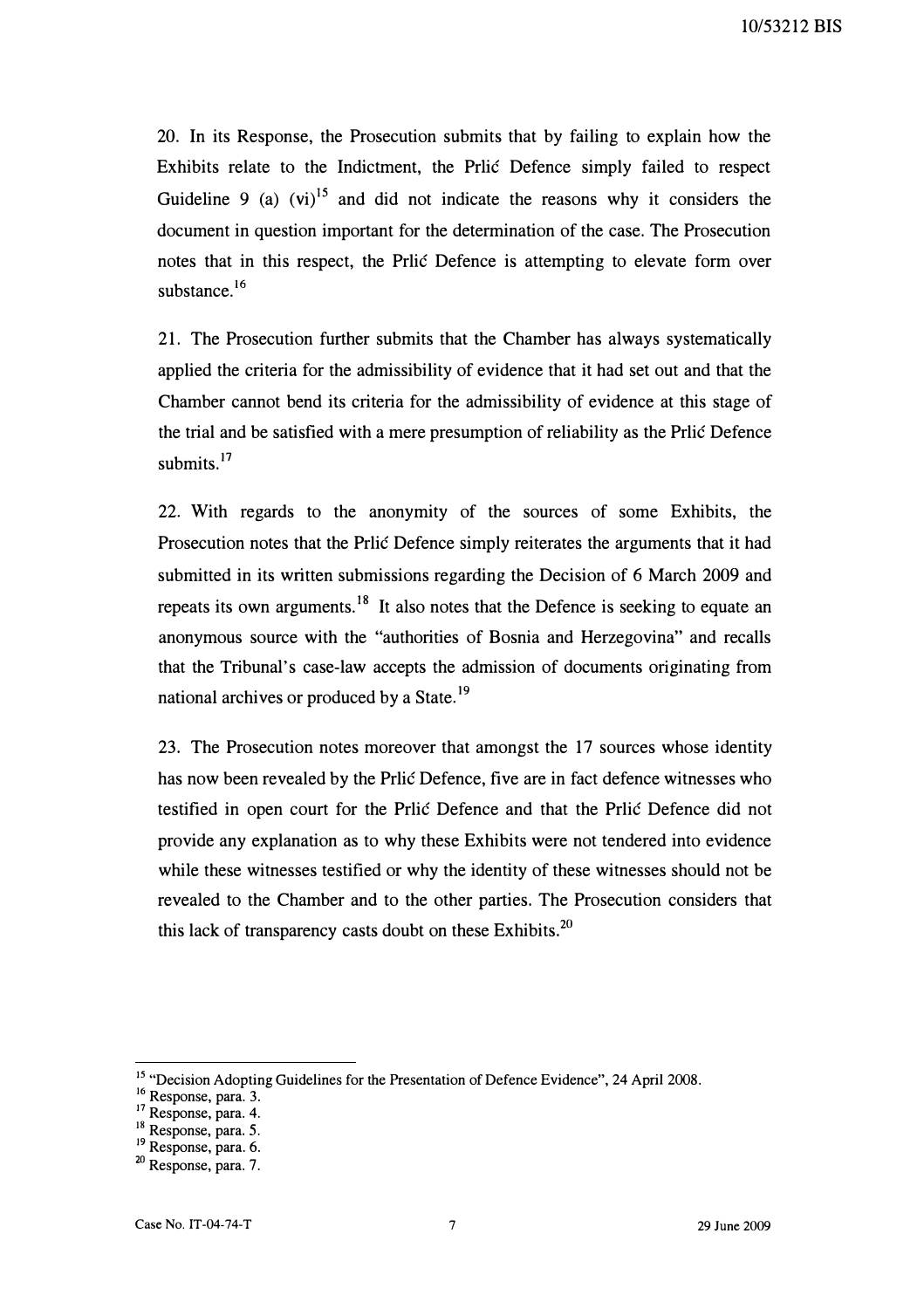24. Finally, the Prosecution does not oppose reconsideration by the Chamber of its decision regarding the Exhibits for which the Prlic Defence simply failed to disclose the source. $21$ 

#### IV. DISCUSSION

#### A. Applicable Law

25. A Trial Chamber has the inherent power to reconsider its own decisions. It may allow a request for reconsideration if the requesting party demonstrates to the Chamber that the impugned decision contains a clear error of reasoning or that particular circumstances, which can be new facts or arguments,  $22$  justify its reconsideration in order to avoid injustice.<sup>23</sup>

#### B. Consideration of the Admissibility of the Motion for Reconsideration

26. As a preliminary matter, the Chamber wishes to point out that it has taken into consideration all of the reasons put forth in support of the Motion; that in the Decision of 6 March 2009, certain Exhibits were rejected on several grounds; that the Prlic Defence presents arguments in respect of each of them; that if the Chamber considers that the arguments submitted by the Prlic Defence in respect one of the grounds do not allow for reconsideration of the exhibit that was rejected, the Chamber will not consider the other arguments put forth by the Prlic Defence in support of reconsideration.

27. With regards to the Exhibits that were rejected for a lack of explanations about their relevance to the Indictment, the Chamber notes that the Prlic Defence firstly challenges to the Decision of 6 March 2009 as it relates to the Exhibits, yet it fails

<sup>2</sup> <sup>1</sup>Response, para. 9.

<sup>&</sup>lt;sup>22</sup> The Prosecutor v. Stanislav Galić, Case No. IT-98-29-A, "Decision on Defence's Request for Reconsideration", 16 July 2004, pp. 3 and 4, citing *The Prosecutor v. Laurent Semanza*, Case No. ICTR-97-20-T, Trial Chamber III, "Decision on Defence Motion to Reconsider Decision Denying Leave to Call Rejoinder Witnesses", 9 May 2002, para. 8.

<sup>&</sup>lt;sup>23</sup> The Prosecutor v. Stanislav Galić, Case No. IT-98-29-A, "Decision on Defence's Request for Reconsideration", 16 July 2004, pp. 3 and 4, citing in particular, The Prosecutor v. Zdravko Mucić et al., Case No. IT-96-21Abis, Appeals Judgement on Sentence, 8 April 2003, para. 49; The Prosecutor v. Popović et al., Case No. IT-05-88-T, "Decision on Defence Motion for Certification to Appeal Decision Admitting Written Evidence pursuant to Rule 92 bis", 19 October 2006, p. 4.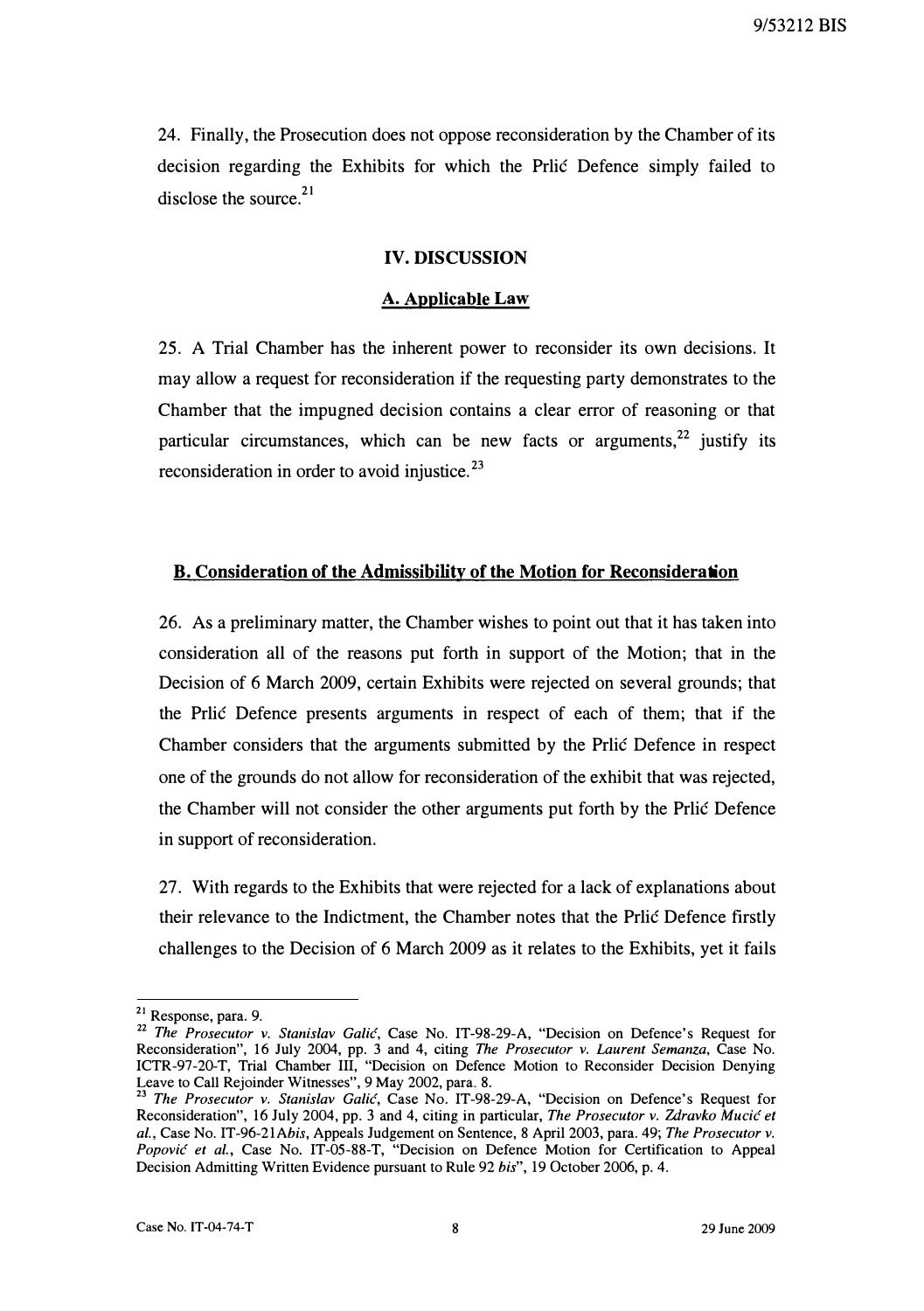to provide proof of a clear error committed by the Chamber, and subsequently adds to the arguments that it had previously submitted without demonstrating the existence of particular circumstances that would justify a reconsideration, such as the existence of new facts that it was unable to present in the Initial Motion. The Chamber therefore decides to deny the motion for reconsideration in respect of these Exhibits.

28. With regards to the Exhibits that were rejected for a lack of sufficient indicia of reliability, the Chamber likewise notes that the Price Defence is merely challenging the Decision of 6 March 2009 as it relates to the Exhibits, without providing proof of a clear error committed by the Chamber, and adds to the arguments that it had submitted previously without demonstrating the existence of particular circumstances that would justify a reconsideration. The Chamber therefore decides to deny the motion for reconsideration in respect of these Exhibits.

29. With regards to Exhibits ID 00541, ID 01556, ID 00444, ID 00465, ID 01141, ID 00784, ID 00816, ID 00006, ID 00033, ID 00037, ID 00040, ID 00143 and 1D 02435, for which the Prilic Defence forgot to indicate the sources, the Chamber notes that the Prlic Defence now indicates what the sources of these documents are and considers that this justifies a reconsideration of the Decision of 6 March 2009 as it relates to them.

30. With regards to those Exhibits whose source was not disclosed to the Chamber or to the other parties, the Chamber wishes to remind the Price Defence once again that Rule 70  $(B)$  and  $(F)$  of the Rules, which the Prilic Defence strictly cites in the Motion, in the Submission of 10 June 2009 and in the written submission on the Decision of 6 March 2009, specifically stipulates that information collected confidentially and its source shall not under any circumstances be used as evidence without prior disclosure to the parties. Contrary to what the Price Defence argues, neither the case-law nor the Rules provide for the possibility of introducing evidence without prior disclosure of their source to the other parties and the Chamber. The Chamber further wishes to recall that the Price Defence was clearly informed by the Chamber that it could not request the admission of the exhibits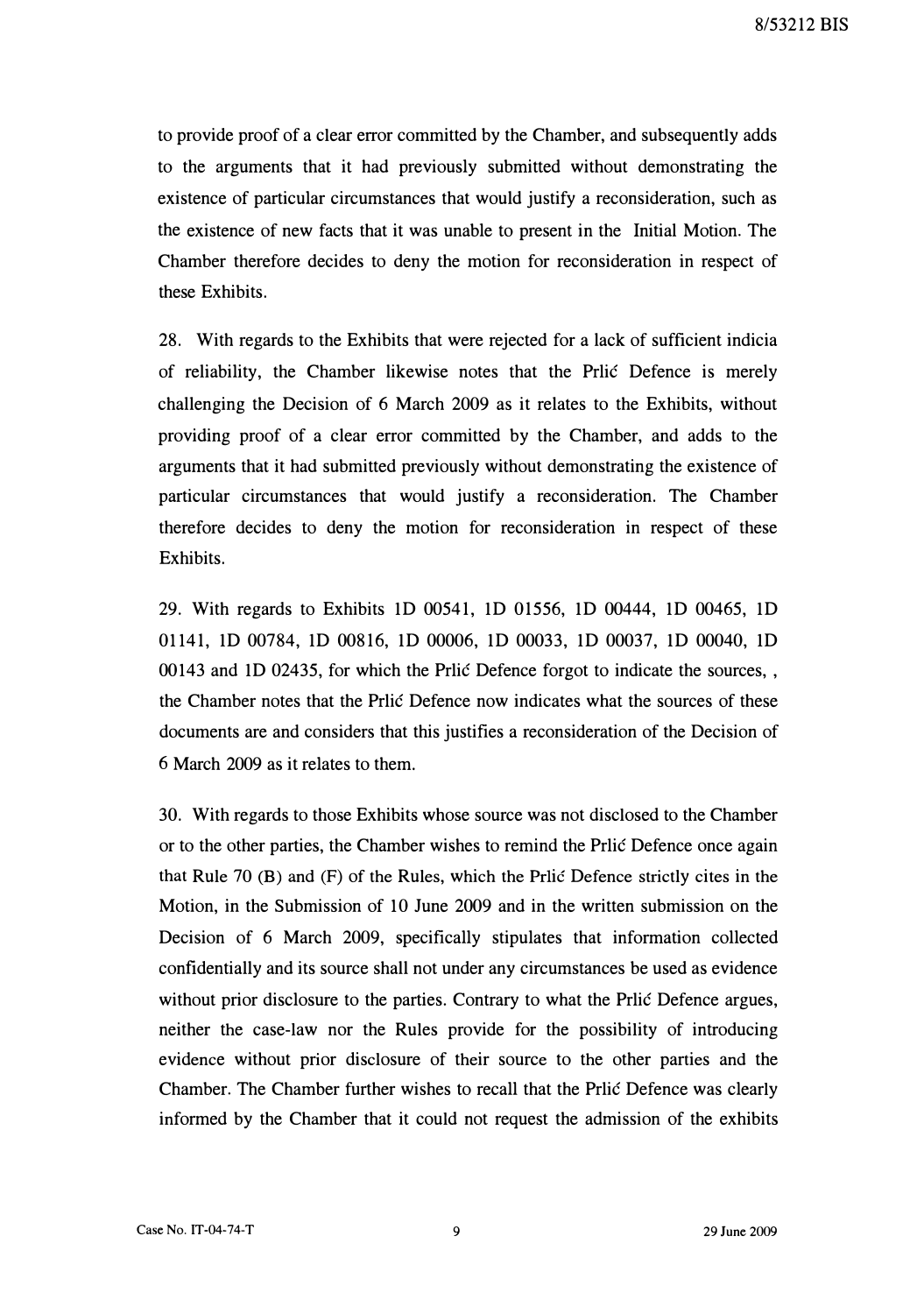without disclosing their source to the Chamber and to the other parties.<sup>24</sup> However, the Prlic Defence persisted in its wish to present the documents in this manner.

31. With regards to the Exhibits whose sources the Prlic Defence still maintains cannot be disclosed, the Chamber notes that the Prlic Defence reiterates the same arguments that it put forward in its written submissions on the Decision of 6 March 2009, and that the Prlic Defence neither provided proof that the Chamber committed a clear error nor demonstrated the existence of particular circumstances justifying reconsideration. The Chamber therefore decides to deny the motion for reconsideration in respect of these Exhibits.

32. With regards to the Exhibits whose source has now been revealed by the Prlic Defence, the Chamber is surprised to note that of the sources whose identity has been revealed, five are witnesses who appeared for the Prlic Defence in open court, without any protective measures. The Chamber is not satisfied with the explanation given by the Prlic Defence in the Submission of 10 June 2009 following a specific request by the Chamber regarding this issue.<sup>25</sup> Indeed, the Prlic Defence has not provided any new or specific explanations regarding this issue. The Chamber therefore considers that the Prlic Defence has failed to provide any proof of a clear error committed by the Chamber and that it merely reiterates the arguments that it had submitted previously. The Chamber further considers that the Prlic Defence cannot argue that revealing the identity of its sources constitutes particular circumstances justifying reconsideration; that quite to the contrary, the Chamber clearly called on the Prlic Defence to identify all the sources of the Exhibits, and did so even before rendering the Decision of 6 March 2009; that the present Motion demonstrates on the contrary that the Prlic Defence would have been able to provide the identity of these sources in the Initial Motion; that the Chamber therefore decides to deny the motion for reconsideration with respect to these Exhibits and will render a specific decision on this issue.

<sup>&</sup>lt;sup>24</sup> "Decision on Prlic Defence Motion for the Admission of Documentary Evidence", 19 December 2008.

<sup>&</sup>lt;sup>23</sup> Hearing of 8 June 2009,  $T(F)$  pp. 41289-41290 (private session): the Chamber recalls that it specifically requested that the Prlic Defence explain why the witnesses who testified in open session without any protective measures had refused to have it revealed that they provided certain documents to the Prlic Defence, which were the subject of the Decision of 6 March 2009, now accept that their connection with the documents in question, and thus their identities, be revealed.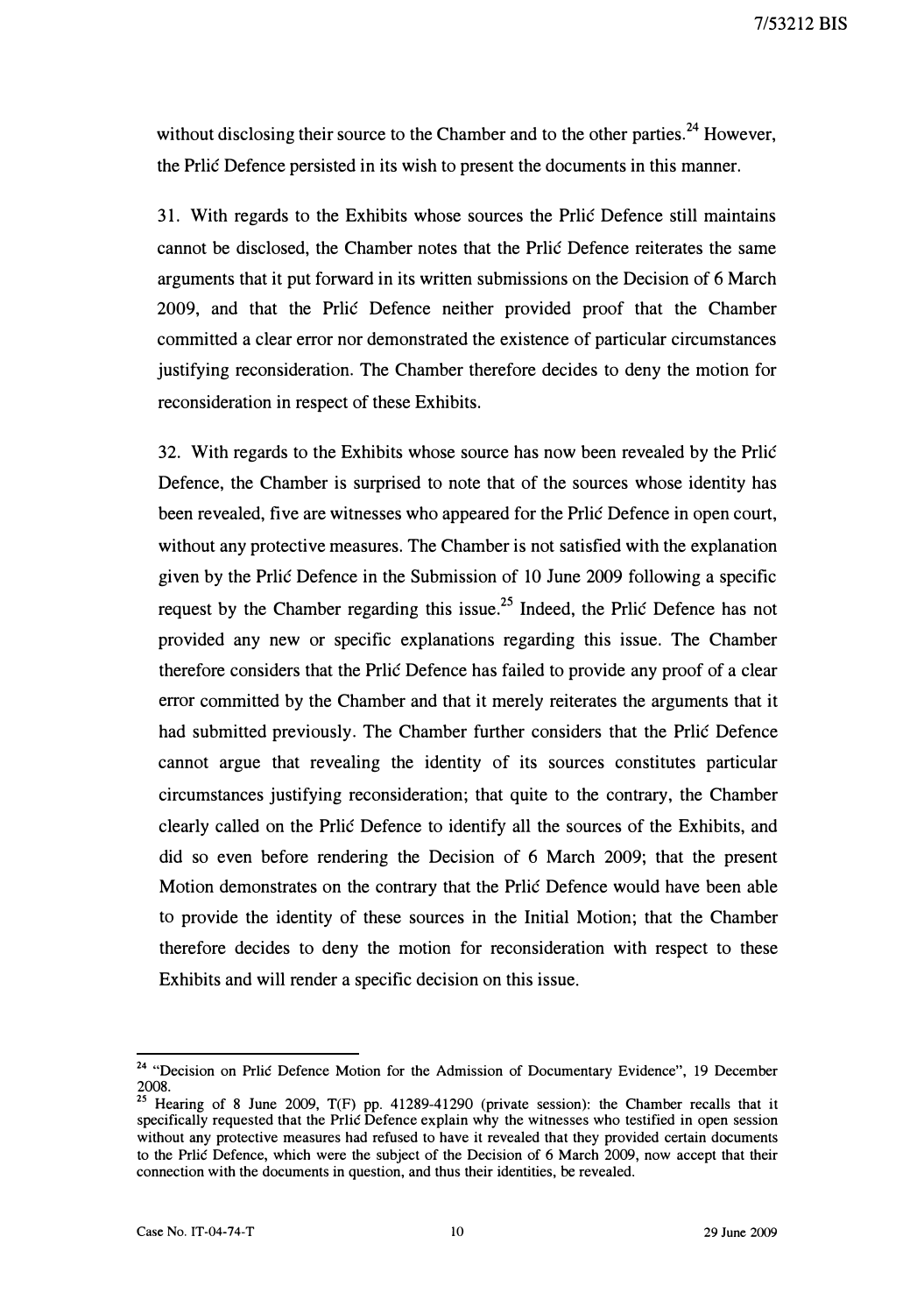33. With regards to Exhibit 1D 01220, the Chamber notes that the original in B/C/S in ecourt contains only a single decision, whereas the English translation contains the text of two decisions and differs in its presentation. The Chamber therefore considers that it did not err by rejecting this exhibit on the ground that the original and the translation do not correspond, and denies the motion for reconsideration in respect of these Exhibits.

34. With regards to Exhibits 1D 01367, 1D 01435 and 1D 02313, the Chamber considers, like the Prlić Defence, that their sources were indeed mentioned in the Initial Motion. Having erred, the Chamber therefore considers that this justifies a reconsideration of the Chamber's decision as it relates to them.

35. With regards to Exhibit 1D 01423, the Chamber notes that the Prlic Defence merely challenges to the Chamber's decision relating to it, without providing proof that the Chamber committed a clear error and without demonstrating the existence of particular circumstances that would justify reconsideration. The Chamber therefore decides to deny the motion for reconsideration in respect of this Exhibit.

36. With regards to Exhibit 1D 02843, the Chamber notes, like the Pric Defence, that the Priic Defence had indeed indicated in the Initial Motion that it was the author of the Exhibit in question. Having erred, the Chamber decides to reconsider its decision regarding Exhibit 1D 02843.

37. With regards to Exhibit 1D 02304, which is a transcript of a meeting of the RBiH Presidency, and for which the Priic Defence informs the Chamber that there is no audio recording, the Chamber deems that, under these circumstances, the Chamber's decision concerning it should be reconsidered.

38. With regards to Exhibit 1D 02347, the Chamber takes into consideration the argument of the Price Defence according to which the medium for this Exhibit is not a television recording, as the Chamber implied in its Decision of 6 March 2009, but an audio recording. Having erred, the Chamber decides to reconsider its decision regarding this Exhibit.

39. With regards to Exhibits 1D 02233 and 1D 02359, the Chamber notes that these are press articles and not videos as it may have indicated in the Decision of 6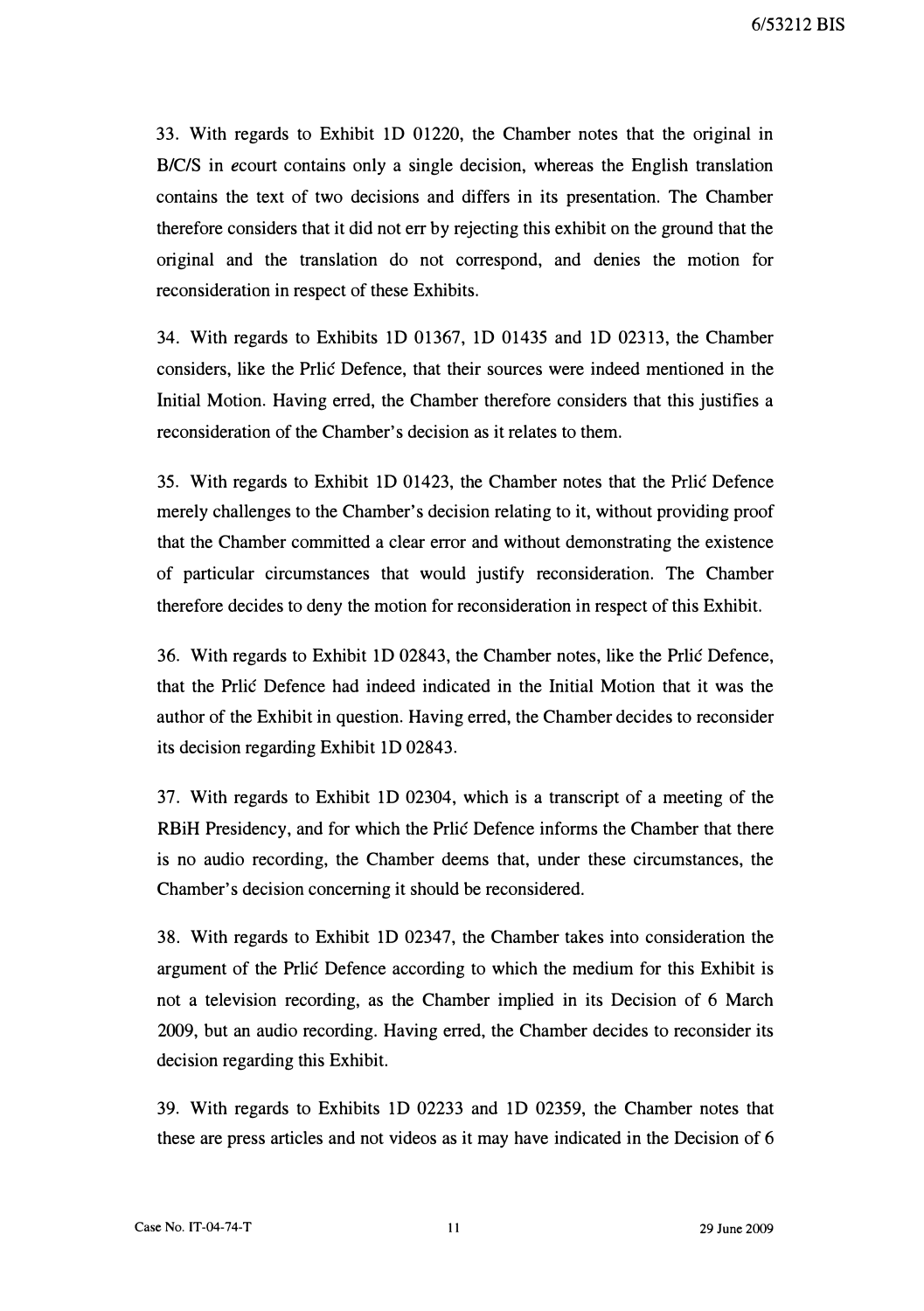March 2009. Having erred, the Chamber decides to reconsider its decision regarding these Exhibits.

40. With regards to Exhibits 1D 02457, 1D 02070, 1D 02071, 1D 02072, 1D 02078, 1D 02228, 1D 02229, 1D 02230, 1D 02488, 1D 02489, 1D 02490, 1D 02491, 1D 02492, 1D 02493, 1D 02494, 1D 02495, 1D 02497, 1D 02498, 1D 02499, 1D 02500, 1D 02501, 1D 02502, 1D 02504, 1D 02505, 1D 02506, 1D 02507, 1D 02508, 1D 02511, 1D 02512, 1D 02514 and 1D 02515, the Chamber notes that, in other decisions pursuant to Guideline 6, it had admitted videos that did not have a source or a date.<sup>26</sup> However, the Chamber considers that it did not err when it decided to reject these Exhibits, but rather when it had previously admitted videos that did not have a source or a date pursuant to Guideline 6. The Chamber therefore decides to deny the motion for reconsideration as it relates to these Exhibits.

41. With regards to Exhibits 1D 00912, P 08411, 1D 00187, 1D 00055, 1D 00056, 1D00059, 1D 00067, 1D00177, 1D 00178 and 1D 00179, the Chamber notes that the Prlic Defence has rectified the technical errors related to them, and considers that this justifies a reconsideration of the Decision of 6 March 2009 as it relates to them.

## C. Consideration of the Admissibility of the Reconsidered Exhibits

42. The Chamber therefore decides to reconsider the Decision of 6 March 2009 as it relates to Exhibits 1D 00541, 1D 01556, 1D 00444, 1D 00465, 1D 01141, 1D 00784, 1D 00816, 1D 00006, 1D 00033, 1D 00037, 1D 00040, 1D 00143, 1D 02435, 1D 01367, 1D 01435, 1D 02313, 1D 02843, 1D 02304, 1D 02347, 1D 02233, 1D 02359, 1D 00912, P 08411, 1D 00187, 1D 00055, 1D 00056, 1D 00059, 1D 00067, 1D00177, 1D 00178 and 1D 00179.

43. The Chamber recalls that, at this stage of the trial, it will only consider the admissibility of the Exhibits whose admission has been reconsidered, and need not make a final assessment of their probative value. It will only do so at the end of the trial, when all the prosecution and defence evidence will have been admitted into

<sup>&</sup>lt;sup>26</sup> Guideline 6 of the "Revised Version of the Decision Adopting Guidelines on Conduct of Trial Proceedings", rendered by the Chamber on 28 April 2006 ("Guideline 6")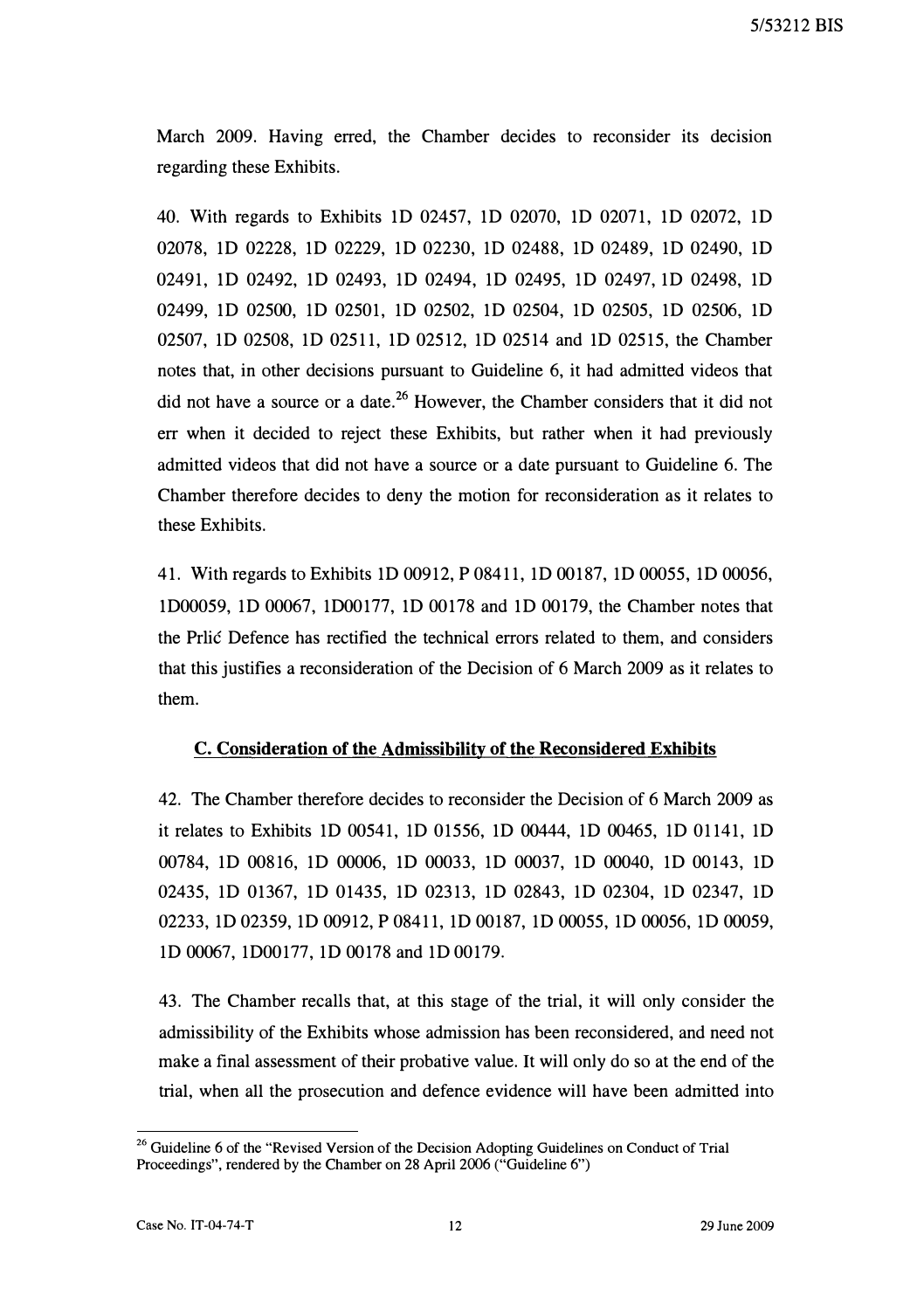the record. During this assessment, the Chamber will notably take into account the fact that inconsistencies may exist between the exhibits; that the Prosecution objects to the interpretation given to them by the Prilic Defence or to their authenticity; that certain information is hearsay and that the Prosecution did not have an opportunity to test the Exhibits during cross-examination.

44. In light of the information provided and the corrections made by the Prlić Defence in the Motion and the objections raised by the Prosecution in its Response and in its written submissions regarding the Decision of 6 March  $2009$ <sup>27</sup>, the Chamber decides to admit the Exhibits marked as "Admitted" in the annex attached to this decision since they present sufficient indicia of reliability, relevance and probative value with regards to the Indictment and that, consequently, they should be admitted.

45. Finally, the Chamber rejects the Exhibits marked as "Not Admitted" in the annex attached to this motion, and specifies the grounds for the rejection in the same annex for each of the Exhibits.

<sup>&</sup>lt;sup>27</sup> "Prosecution Response to Jadranko Prlić's (1) Motion for Admission of Documentary Evidence and (2) Motion for Protective Measures of Certain Documents & Additional Classification of Certain Subjects Included in the Motion for Admission of Documentary Evidence", 20 January 2009.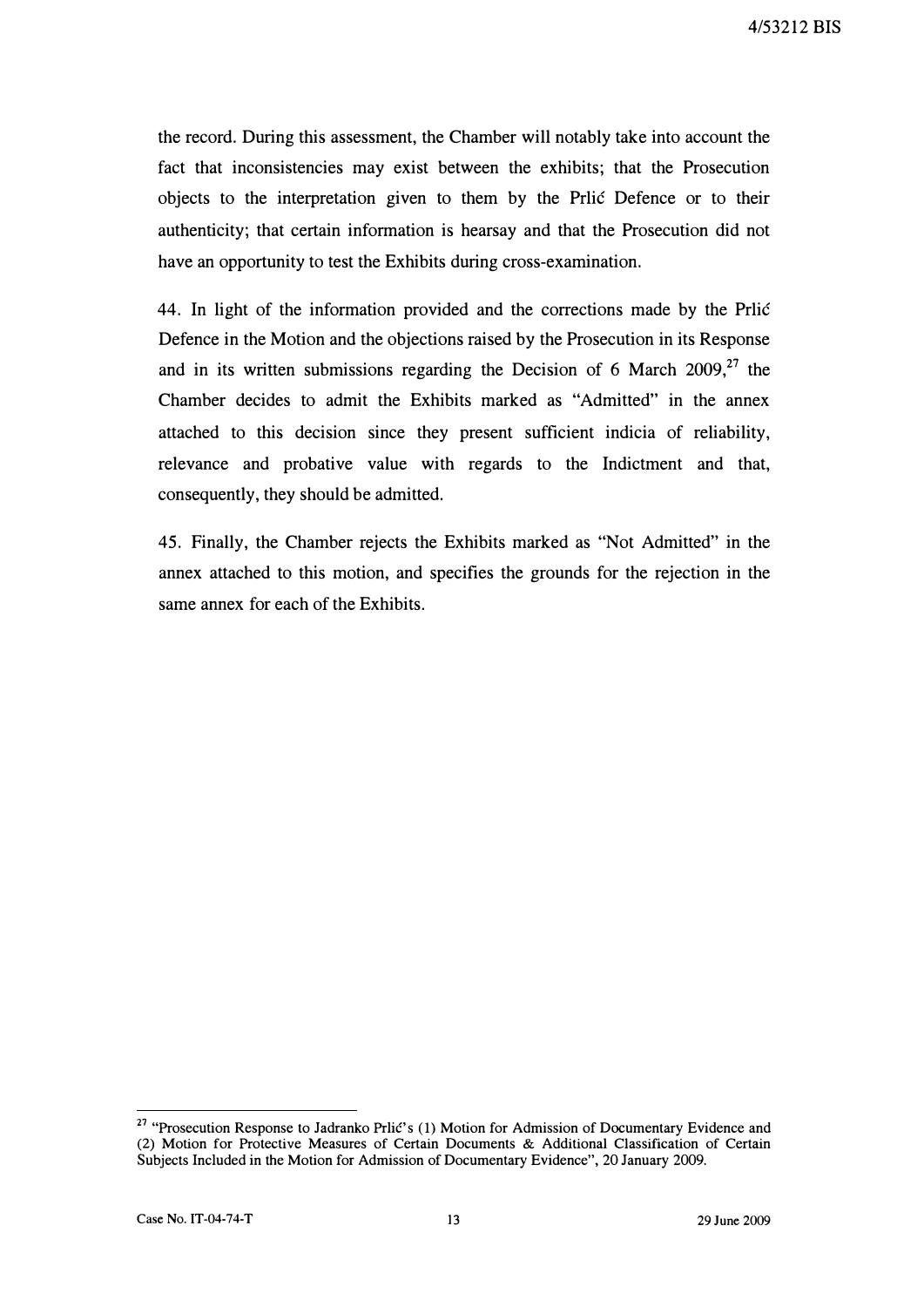# FOR THE FOREGOING REASONS,

PURSUANT TO Rules 54 and 89 of the Rules,

GRANTS the Motion in part,

DECIDES to admit into evidence the Exhibits marked as "Admitted" in the Annex attached to this decision, AND

DENIES the Motion in all other respects.

Done in English and in French, the French version being authoritative.

/signed/

Jean-Claude Antonetti Presiding Judge

Done this twenty-ninth day of June 2009 At The Hague The Netherlands

## [Seal of the Tribunal]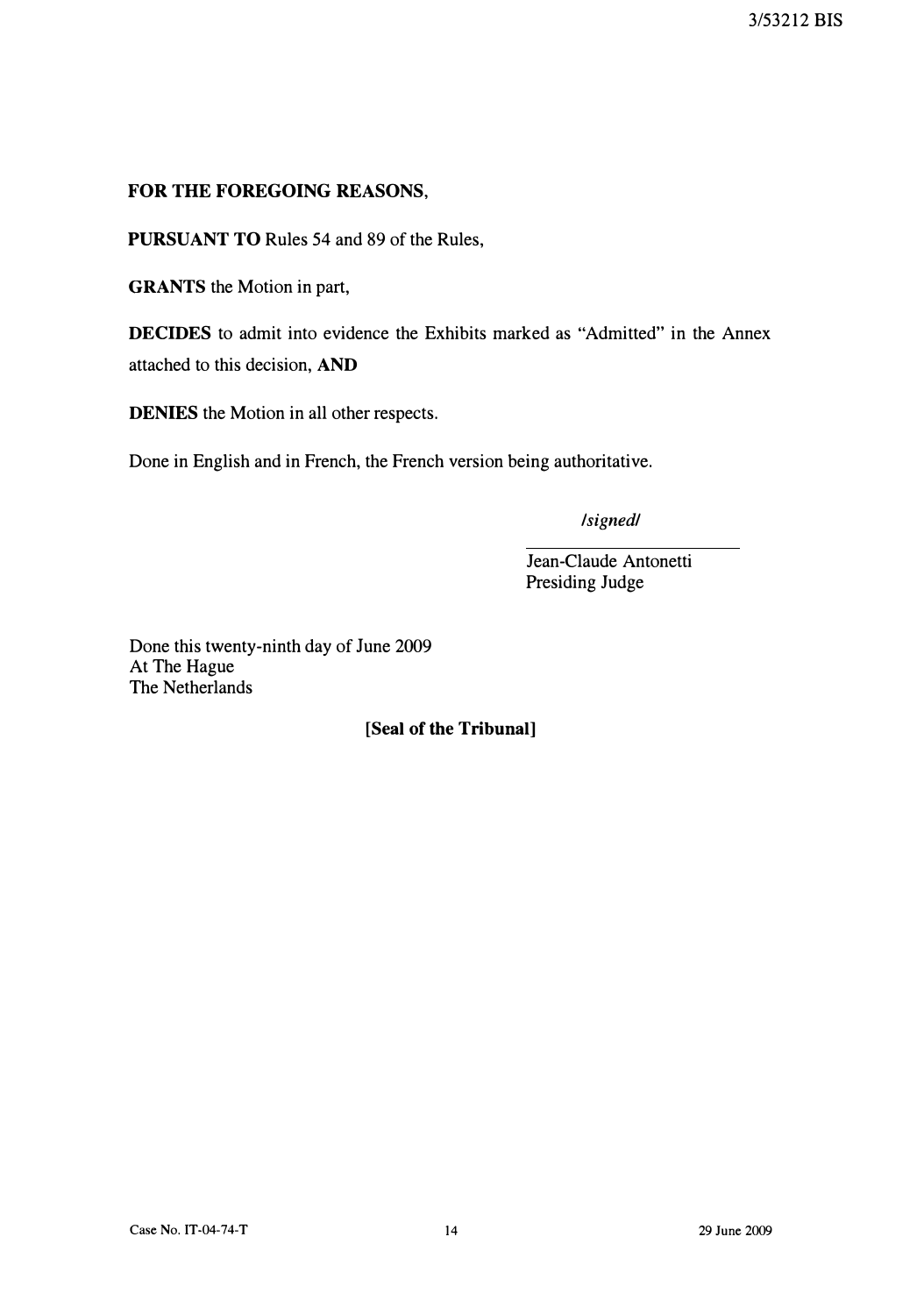# **ANNEX**

| Proposed | Admitted/Not Admitted/Moot                                                          |
|----------|-------------------------------------------------------------------------------------|
| Exhibits |                                                                                     |
| 1D 00006 | Not Admitted (The Chamber finds that the arguments of the Prlić                     |
|          | Defence do not establish a link between the Exhibit and the Indictment)             |
| 1D 00033 | Admitted                                                                            |
| 1D 00037 | Not Admitted (The Chamber finds that the arguments of the Prlić                     |
|          | Defence do not establish a link between the Exhibit and the Indictment)             |
| 1D 00040 | Admitted                                                                            |
| 1D 00055 | Admitted                                                                            |
| 1D 00056 | Not Admitted (The Chamber finds that the arguments of the Prlić                     |
|          | Defence do not establish a link between the Exhibit and the Indictment)             |
| 1D 00059 | Admitted                                                                            |
| 1D 00067 | Admitted                                                                            |
| 1D 00143 | Admitted                                                                            |
| 1D00177  | Not Admitted (The Chamber finds that the arguments of the Prlić                     |
|          | Defence do not establish a link between the Exhibit and the Indictment)             |
| 1D 00178 | Admitted                                                                            |
| 1D 00179 | Not Admitted (The Chamber finds that the arguments of the Prlić                     |
|          | Defence do not establish a link between the Exhibit and the Indictment)             |
| 1D 00187 | Not Admitted (The Chamber finds that the arguments of the Prlic                     |
|          | Defence do not establish a link between the Exhibit and the Indictment)             |
| 1D 00444 | Admitted                                                                            |
| 1D 00465 | Admitted                                                                            |
| 1D 00541 | Admitted                                                                            |
| 1D 00784 | Not admitted. (The Chamber finds that the Exhibit does not present                  |
|          | sufficient indicia of reliability (the original document in BCS does not            |
|          | bear an official heading, signature or stamp))                                      |
| 1D 00816 | Admitted                                                                            |
| 1D 00912 | Not Admitted (the Chamber finds that the Exhibit does not present                   |
| 1D 01141 | sufficient indicia of reliability: it does not bear a date)                         |
|          | Not Admitted (The Chamber finds that the arguments of the Prlić                     |
| ID 01367 | Defence do not establish a link between the Exhibit and the Indictment)<br>Admitted |
| 1D 01435 | Admitted                                                                            |
| 1D 01556 | Admitted                                                                            |
| 1D 02233 | Not Admitted (the Chamber finds that the Exhibit does not present                   |
|          | sufficient indicia of reliability: it does not bear a date and the document's       |
|          | source does not appear)                                                             |
| 1D 02304 | Admitted                                                                            |
| 1D 02313 | Not Admitted (the Chamber finds that the Exhibit does not present                   |
|          | sufficient indicia of reliability: it does not bear a signature or a stamp)         |
| 1D 02347 | Not Admitted (Without an audio recording of the interview, the Chamber              |
|          | is unable to verify the authenticity and reliability of the re-transcription of     |
|          | what is stated)                                                                     |
| 1D 02359 | Not Admitted (the Chamber finds that the Exhibit does not present                   |
|          | sufficient indicia of reliability: it does not bear a date and the document's       |
|          | source does not appear)                                                             |